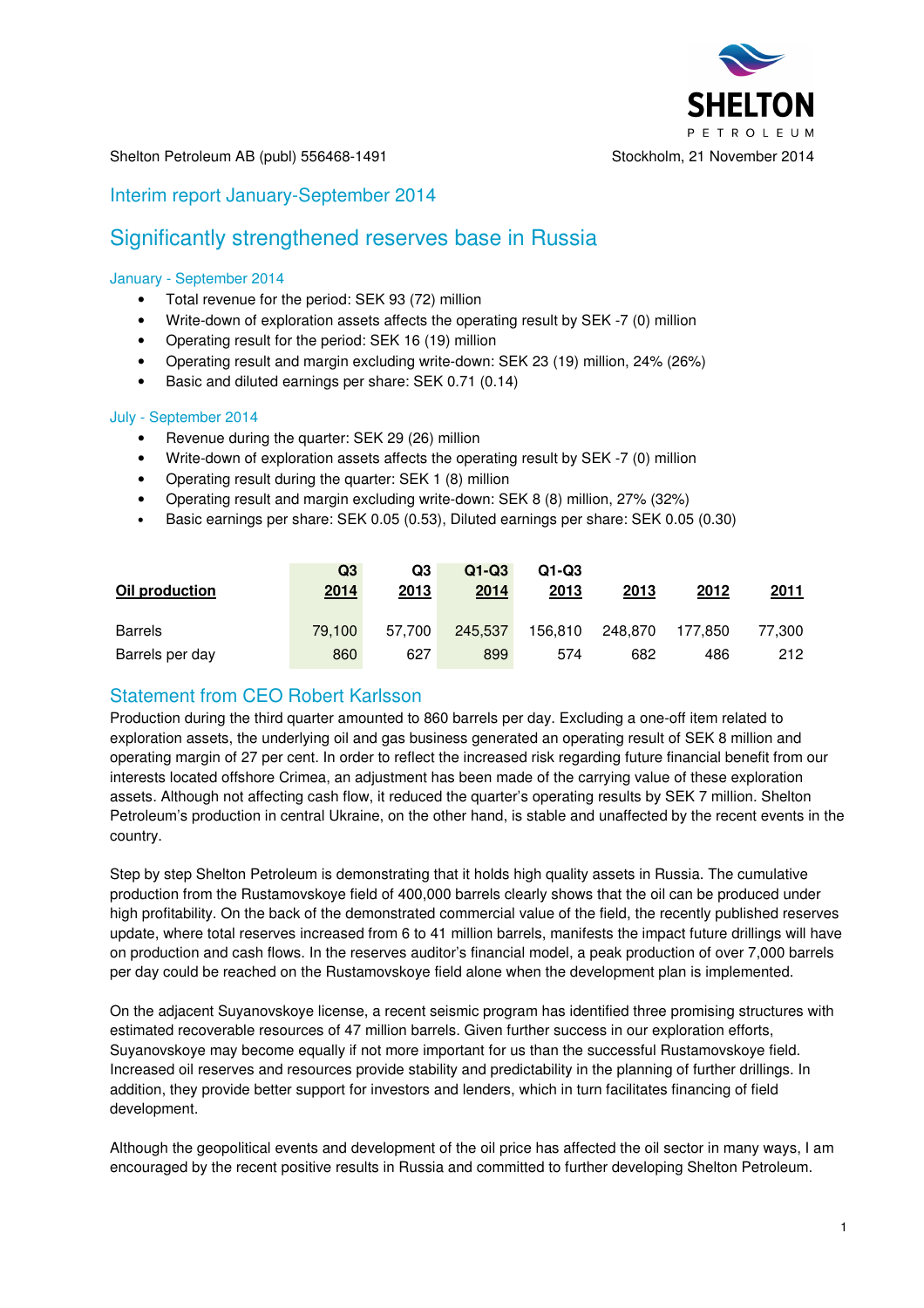

# January - September 2014

### **Financial development**

Revenue from oil sales amounted to SEK 92 (72) million. During the period, Shelton Petroleum sold 236,810 (151,580) barrels of oil and the production in the period amounted to 245,537 (156,810) barrels of oil. The production has increased in both Russia and Ukraine compared to last year. The price of oil in USD in both Russia and Ukraine during the first nine months of 2014 was lower compared to the same period last year.

The average daily production during the first nine months 2014 amounted to 899 barrels compared to 574 barrels the same period in 2013.



The company reported an operating result for the period January – September 2014 of SEK 16 (19) million. One-off items for a write-down of exploration assets in Crimea by SEK 7 million and expenses for legal advice of SEK 5 million related to the dispute with Petrogrand and to Shelton Petroleum's public offer to acquire all the outstanding shares in Petrogrand, had a significantly negative impact on the operating result. As a result of the geopolitical events in Ukraine the Parliament approved emergency laws, one of them being a temporary increase of the production taxes on oil effective during the period August to December 2014, which increased production costs by approximately SEK 1 million. Excluding these one-off items, the underlying oil and gas business generated an operating profit of SEK 28 million and operating margin of 30 per cent.

The company held SEK 24 million in cash and cash equivalents at the end of the period, which is a slight increase from the second quarter 2014. Cash flow from operations during the year was SEK 16 million, whereas cash flow from investing activities was SEK -24 million, of which SEK -19 million were related to the oil and gas operations. As of 31 December 2013, the accounts receivable amounted to SEK 49 million. All of these receivables have been settled through payments from the customers during the year. As of 30 September 2014 the company's accounts receivable, included in other current receivables in the balance sheet, amounted to SEK 56 (47) million. SEK 55 million of the accounts receivable balance at the end of September is related to sale of oil from the Lelyaki field, where the buyer of the oil makes payments with delays. The validity of the receivables and the outstanding amount as of 30 September 2014 have been confirmed by the counterparty. Although management believes that the receivables will be settled in full, the increase of the receivables is not satisfactory. The company will continue to monitor the situation closely and at year end analyze its efforts to reduce the receivables and make a new assessment of its carrying value.

Shelton Petroleum's wholly owned Canadian subsidiary has received approximately SEK 9 million in dividends from Kashtan Petroleum, operator of the Lelyaki field, during the period January – September 2014, that can be used freely within the Shelton Petroleum group for investments and working capital.

Investments in exploration and development activity amounted to a total of SEK 19 (46) million in the period.

Non-current financial assets consisting of shares in Petrogrand amounted to SEK 69 million at the end of the period compared to SEK 0 million at 31 December 2013. As of 30 September 2014 Shelton Petroleum held 11,585,308 shares in Petrogrand, see below.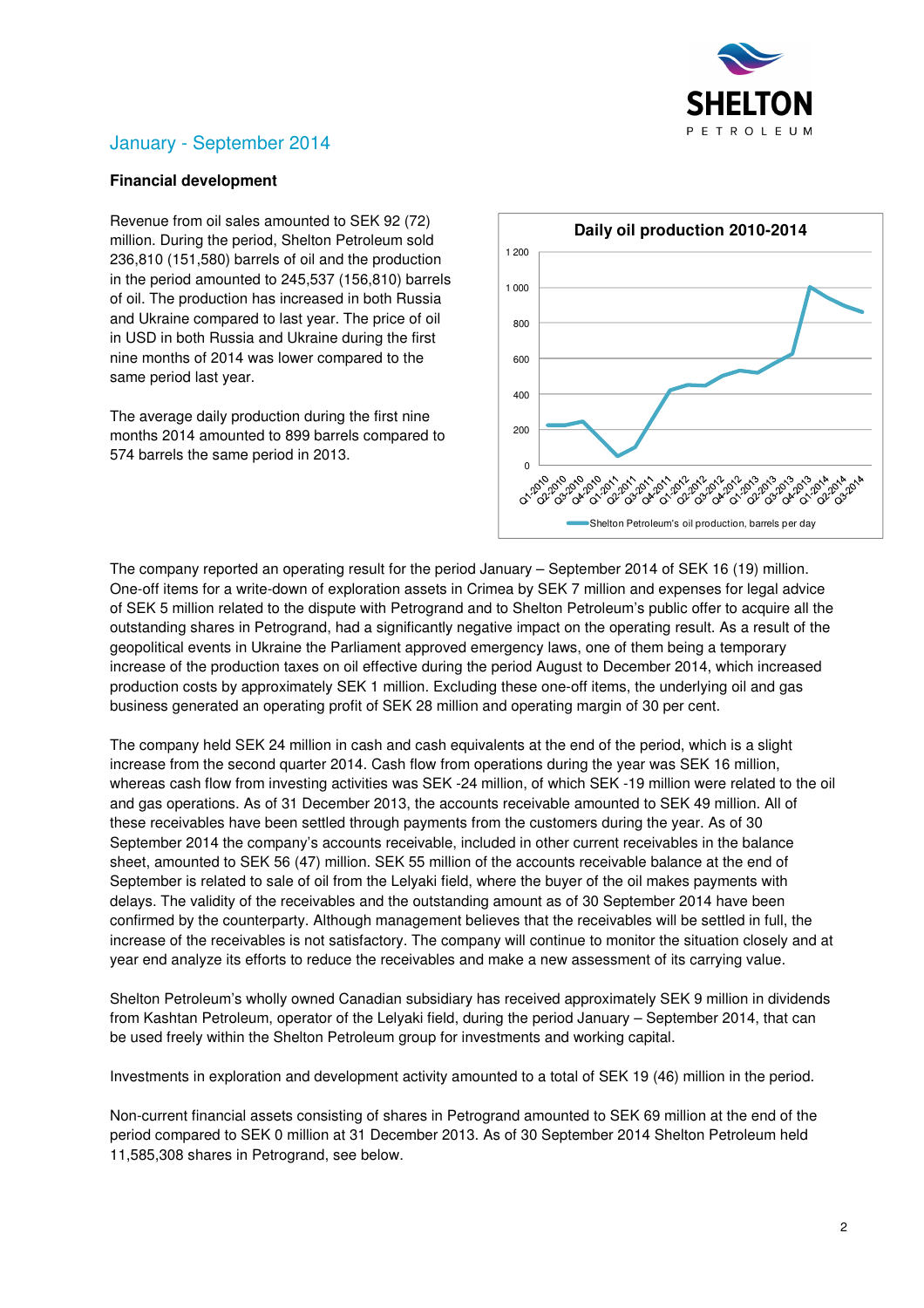

In May 2014 Shelton Petroleum acquired SEK 9.5 million of the convertible bond 2013/2014 in exchange for 593,750 shares of series A. The remainder of the convertible bond, SEK 12.9 million, was converted into 806,875 shares of series B in June 2014. Following the acquisition and conversion Shelton Petroleum does not have any interest-bearing debt.

Shareholders' equity per share at 30 September 2014 was SEK 19.54 (26.09) and the equity to assets ratio was 86 (49) per cent. The improved ratio is due to the repayment of a convertible bond issued to Petrogrand.

As of 30 September 2014 the Ukrainian Hryvnia had weakened by 31% and the Russian Ruble weakened by 7% against the Swedish Krona compared to the exchange rate at 31 December 2013. As a result of the weakened currencies Shelton Petroleum reports translation differences in other comprehensive income of SEK -57 (-11) million during January to September 2014. The translation differences arise when the income statement and balance sheet of foreign entities are translated from local currency to SEK. The translation differences, which do not affect cash flow, mainly relate to intra-group loans and fixed assets. See note 7 for a table of exchange rates that have been used.

Shelton Petroleum's wholly owned subsidiary Shelton Canada Corp is party to a Joint Investment Agreement (JIA) with Chornomornaftogaz (CNG) regarding three licenses in the Azov Sea and Black Sea to which CNG is the license holder. Following a referendum on 16 March 2014, Crimea declared independence from Ukraine and requested to be part of the Russian Federation, which has been granted by the Russian President and the Russian Parliament. The new Crimean Prime-minister has declared that the CNG interests on Crimea have been nationalized by the Crimean Republic. It has been reported that private interests and agreements will be respected. Neither the referendum nor the nationalization of CNG, which is in violation of the Ukrainian constitution, has been recognized by the government in Kiev or the Western community.

CNG has officially moved its head office from Crimea and registered it in Kiev. CNG and Shelton Petroleum have recently held a partner meeting on how to progress the licenses, handle claims for potential losses regarding the offshore licenses and how to develop future joint activities. Despite the fact that CNG and Shelton Petroleum remain committed to the JIA, the board of directors of Shelton Petroleum perceives an increased risk regarding future financial benefit from the JIA and it has therefore decided to reduce the value of the assets, which affects the operating result by SEK -7 million and profit tax by SEK 1 million. The JIA accounted for 0 per cent of Shelton Petroleum's revenue in the period January – September 2014. The JIA's carrying value net of deferred taxes was SEK 4 million as of 30 September 2014, equivalent to approximately 1 per cent of total assets in the balance sheet as of 30 September 2014.

### **Agreement with Petrogrand**

On 26 June 2014 Shelton Petroleum announced that it had entered into an agreement with Petrogrand that will facilitate for the companies to negotiate a breakup of the cross-ownership, which in turn will enable the companies to focus on the development of their operations and license portfolios. Following the signing of the agreement, neither company used its voting rights at the shareholders' meetings in June. The agreement expired on 30 September 2014 and has not been extended. The companies have discussed various solutions but have not been able to reach an agreement. It is Shelton Petroleum's opinion that a break-up of the crossownership would be beneficial to both parties.

### **Public offers**

In January 2014 Shelton Petroleum announced a public offer to the shareholders of Petrogrand. Initially Shelton Petroleum offered 0.30 shares of series B in Shelton Petroleum for each share in Petrogrand. The offer was subsequently raised to 0.34 and finally to 0.44 shares. On 14 April 2014 Shelton Petroleum completed the offer. On the completion date Shelton Petroleum had received 11,585,308 shares, equal to 28.8% in Petrogrand, and in exchange for those shares issued 5,097,534 shares of series B in Shelton Petroleum.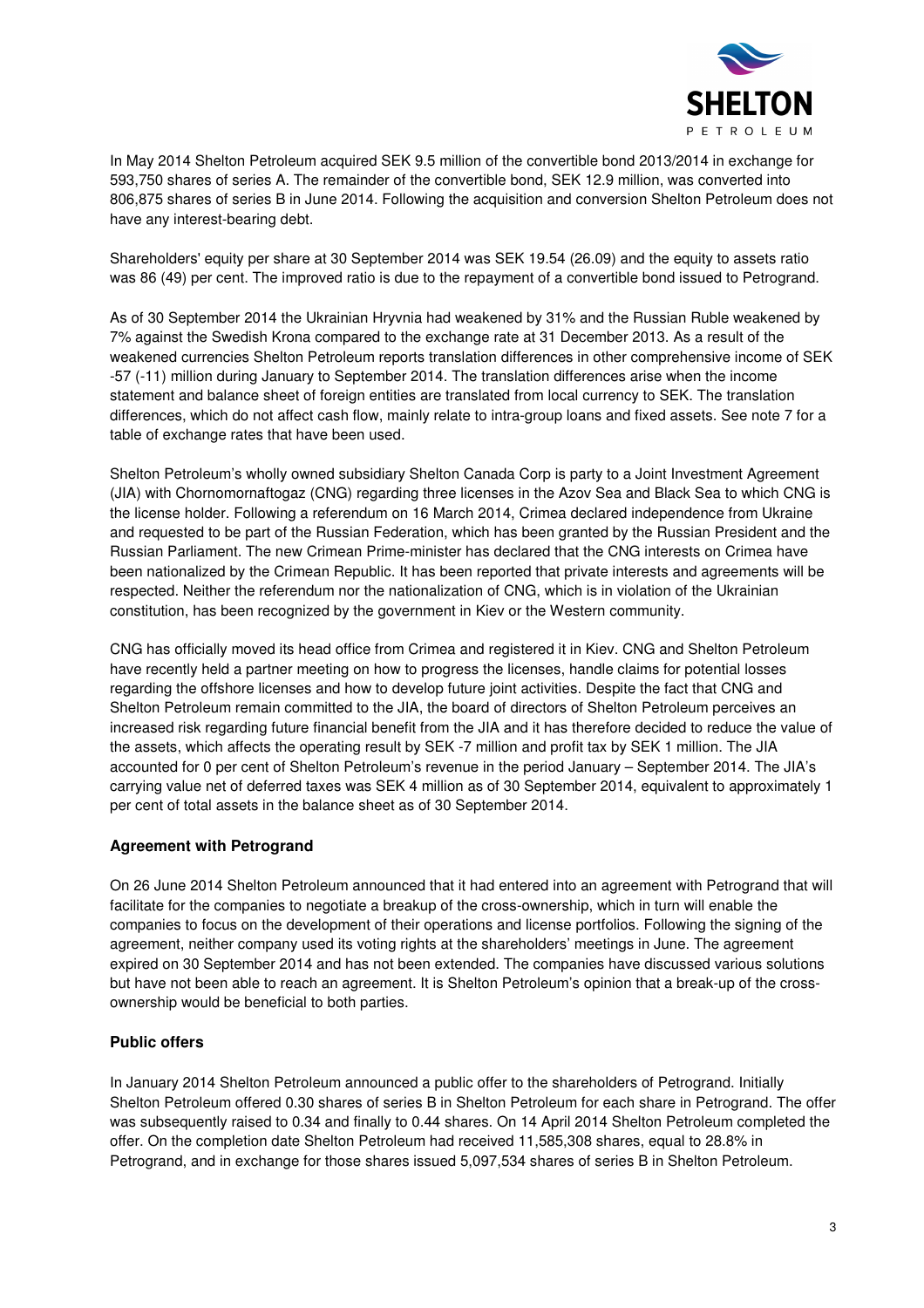

On 21 March, Petrogrand announced an offer to the shareholders of Shelton Petroleum. Petrogrand's offer expired on 1 July 2014 and only 248,901 shares, or 1.33% of the total number of shares, had accepted the offer. Petrogrand announced that they would not complete the offer.

### July - September 2014

#### **Russian operations**

Shelton Petroleum's production of oil in Russia during the third quarter amounted to 49,470 (25,620) barrels. Production per day amounted to 538 (278) barrels, which is an increase of 94 per cent compared to the same quarter last year. Revenue in the third quarter for the Russian segment amounted to SEK 12.0 (6.1) million and operating profit to SEK 4.9 (2.4) million, corresponding to an operating margin of 41% (40%).

On behalf of Shelton Petroleum, AGR-TRACS has carried out an independent Western reserves update related to the Rustamovskoye and Aysky oil fields in Russia. The oil reserves on the producing Rustamovskoye field are estimated to amount to approximately 41 million barrels, which corresponds to an increase by seven times compared to the previous study. Furthermore, Shelton Petroleum has been attributed gas reserves of up to 7 million barrels of oil equivalent and oil resources of just under 26 million barrels. In its reserves update AGR-TRACS has also made an economic model which, with a discount factor of 10 %, values the 1P reserves on Rustamovskoye to USD 50 million, 2P to USD 171 million and 3P to USD 284 million.

In September Shelton Petroleum announced the results of 95 km of seismic work on the Suyanovskoye license block in Bashkiriya. The first stage of the seismic program covered one third of the total 300 square kilometers on the block and three promising structures were identified. According to the seismic company responsible for the interpretation, the Russian C3 recoverable resources may amount to approximately 47 million barrels of oil on the three structures. In order to confirm these amounts, Shelton Petroleum has commenced preparations for additional seismic to tighten the grid in order to delineate the structures and identify future drilling locations.

#### **Ukrainian operations**

Production in the third quarter amounted to 29,630 (32,080) barrels. Production per day amounted to 322 (349) barrels. Revenue in the third quarter in the Ukrainian segment amounted to SEK 17.2 (19.8) million. Excluding the impairment of the offshore assets of SEK 7 million, the Ukrainian segment showed an operating profit of SEK 6.4 (8.8) million, corresponding to an operating margin of 37% (44%). The operations in Ukraine were negatively affected in the quarter by lower oil prices and a decision in the Ukrainian parliament to introduce a temporary increase of production taxes.

Shelton Petroleum (Zhoda 2001 Corporation) and its partner Ukrnafta, Ukraine's largest oil and gas company continue the field development program on the Lelyaki field. The objective is to step by step enhance productivity and increase production volumes.

In Ukraine, a recent election has changed the composition of the parliament, which should prove positive for the country. On the other hand, the unrest in eastern Ukraine will likely continue for some time. Shelton Petroleum's production is, due to its geographical location in central Ukraine, however stable and unaffected by the recent events.

For information regarding the JIA with CNG, please see section on financial development above.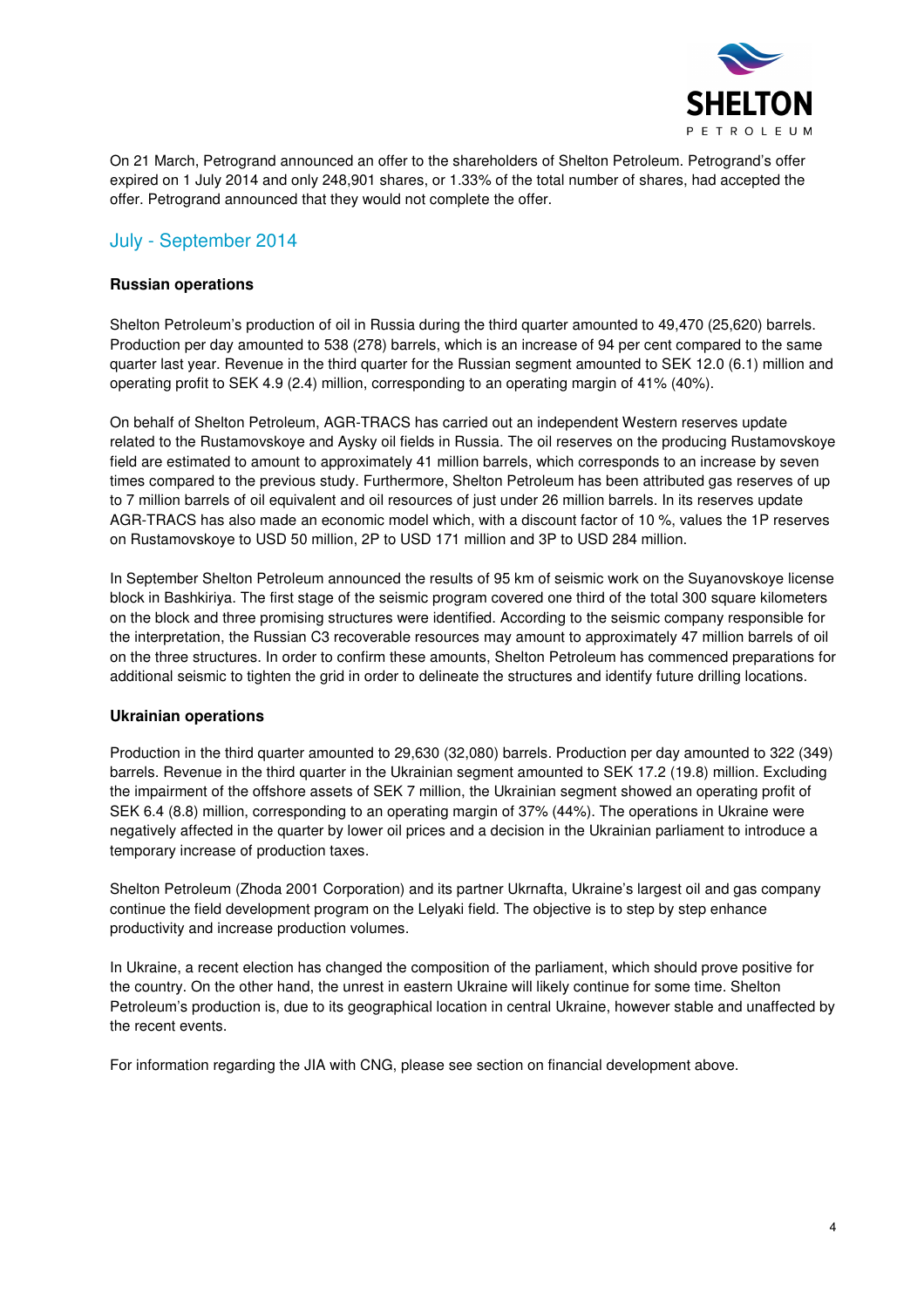

## Significant events occurring after the reporting period

On 30 October 2014 Shelton Petroleum announced that AGR-TRACS had completed an independent Western reserve update related to the Rustamovskoye and Aysky license blocks in Russia. The reserve study, which was carried out in accordance with the industry standard SPE/PRMS methodology, showed a significant increase in reserves.

# The parent company

The parent company's total assets as at the period end amounted to SEK 375 (515) million. The decrease in total assets is due to the repayment of a convertible loan issued to Petrogrand. Cash and cash equivalents amounted to SEK 10 (29) million. The result after tax January – September 2014 was SEK -27 (-3) million. The negative result is an effect of non-recurring costs for legal advice during the period January – September and an adjustment to fair value of the shares in Petrogrand.

## Change of number of shares

Upon the request of a shareholder and in accordance with the company's articles of association, the Board in the third quarter granted conversion of 2,430 shares of series A to 2,430 shares of series B. Following the conversion, the total number of shares of series A amounts to 761,900 and the total number of shares of series B amounts to 17,899,347. The total number of votes amounts to 25,518,347. The share capital remains unchanged, SEK 93,306,235.

### Risk factors and uncertainties

A detailed account of the risks facing the company can be found in the 2013 annual report. During the period, there has been no major change in material risk factors or uncertainties for the group or the parent company. Risks include exploration risk, oil price risk, exchange rate risk, liquidity risk, credit risk, interest rate risk and political risk, among others.

## Upcoming financial reporting

Year-end Report January – December 2014 20 February 2015 Annual report 2014 **Annual report 2015** Interim Report January – March 2015 20 May 2015 Interim Report April – June 2015 21 August 2015 Interim Report July – September 2015 20 November 2015

Annual General Meeting 2015 21 May 2015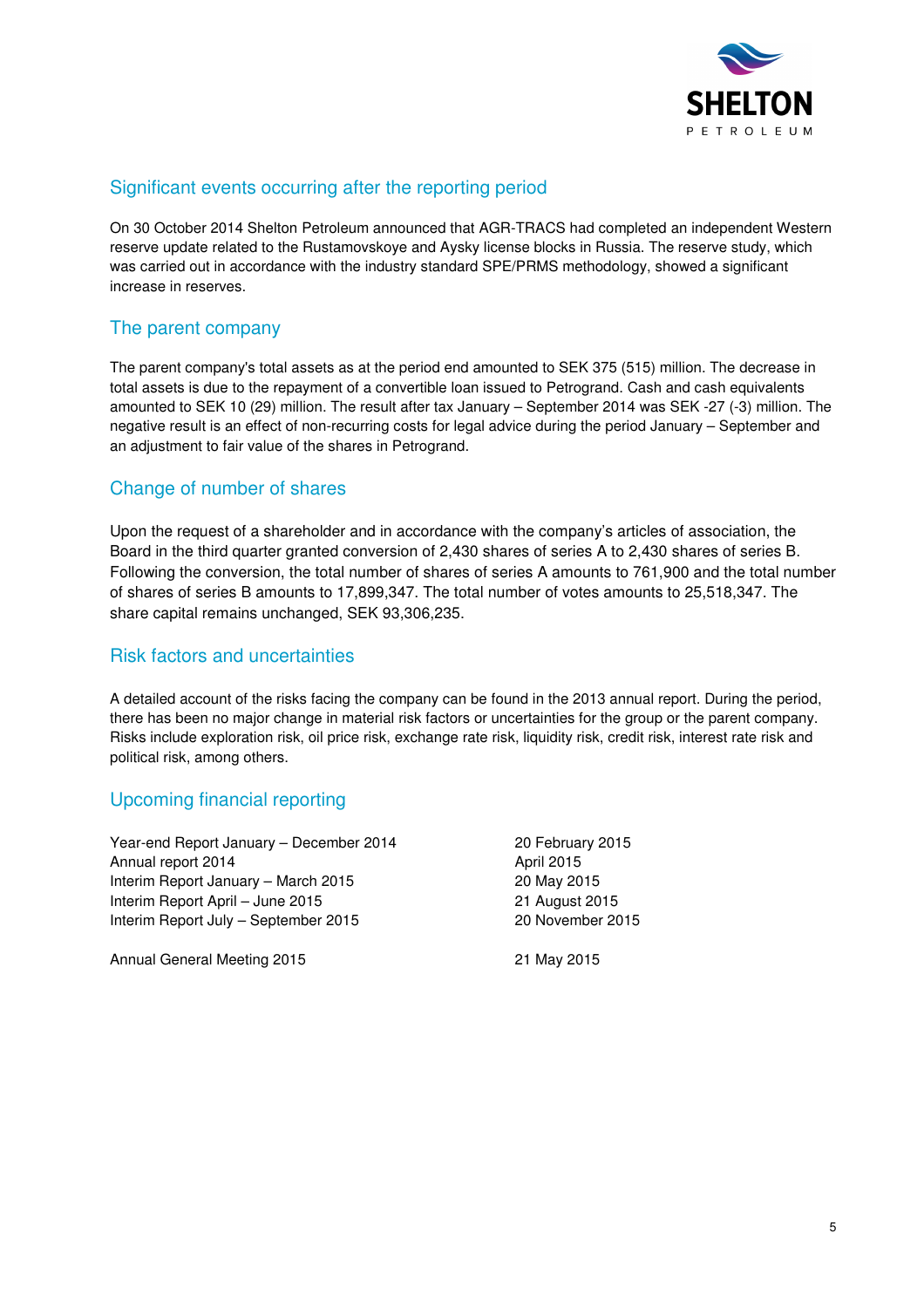

# Publication under Swedish law

Shelton Petroleum is publishing this information in accordance with the Swedish Financial Markets Act (Sw. Lag om värdepappersmarknaden) and/or the Swedish Financial Trading Act (Sw. Lag om handel med finansiella instrument). This information was released for publication on 21 November 2014 at 08:00 CET.

For more information, please contact:

Robert Karlsson, CEO, +46-709 565 141 robert.karlsson@sheltonpetroleum.com

Shelton Petroleum AB Swedish corporate identity number: 556468-1491 Hovslagargatan 5B SE-111 48 Stockholm Tel: +46 8 407 18 50 www.sheltonpetroleum.com info@sheltonpetroleum.com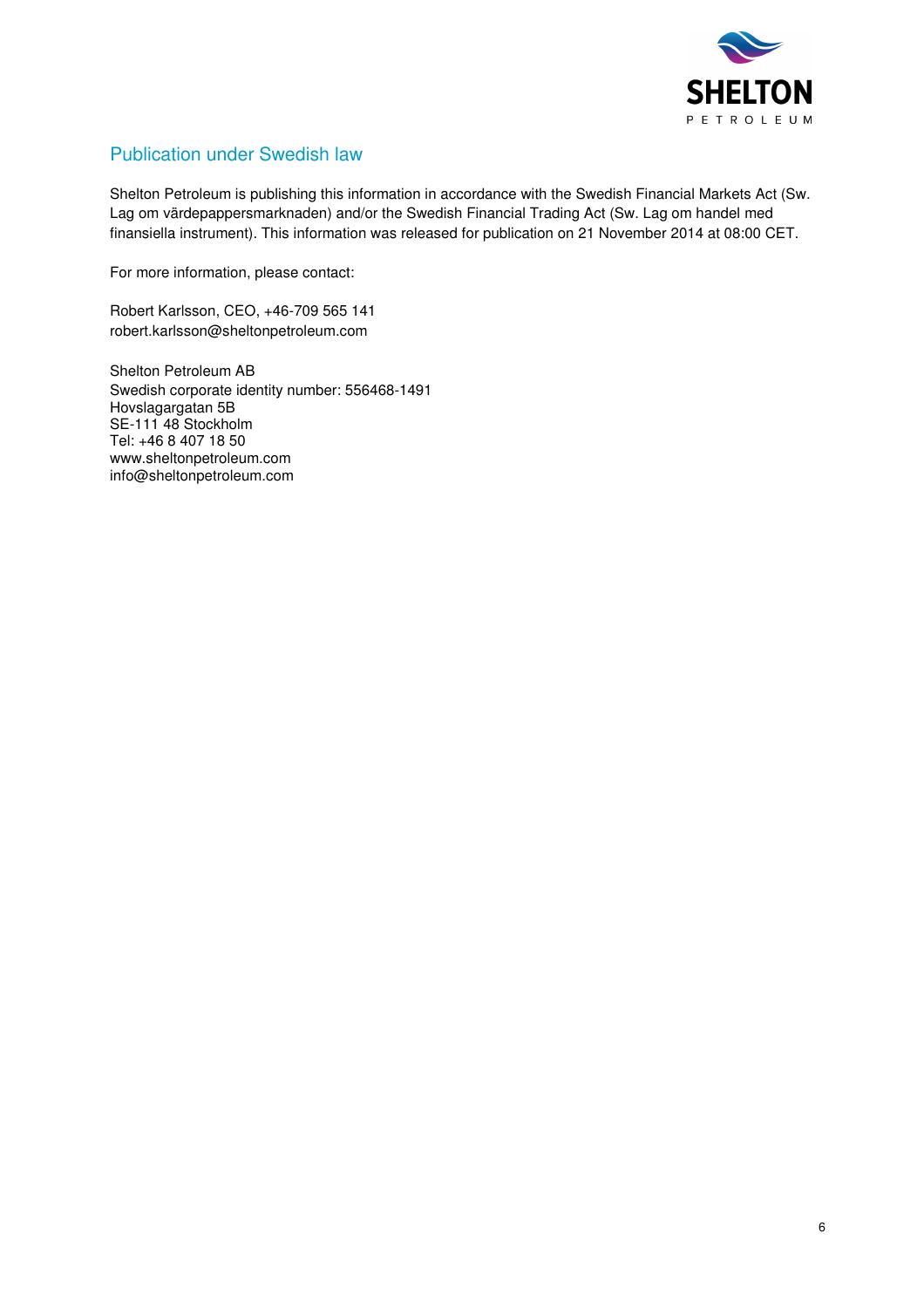

# About Shelton Petroleum

Shelton Petroleum is a Swedish company focused on exploring and developing concessions in Russia and Ukraine. In Russia, the company holds three licenses in the Volga-Urals area in Bashkiria and has commenced production on the Rustamovskoye field after a successful exploration program. In Ukraine, Shelton Petroleum's wholly owned subsidiary has a joint venture with Ukrnafta and Chornomornaftogaz. The Shelton Petroleum share is traded on NASDAQ OMX Stockholm under the symbol SHEL B.

# Shelton Petroleum's exploration and production portfolio

| <b>Production onshore</b> |                |    |                 |    |                |  |
|---------------------------|----------------|----|-----------------|----|----------------|--|
|                           |                |    | <b>Reserves</b> |    | <b>Working</b> |  |
| License                   | <b>Product</b> | 1P | 2P              | 3P | interest       |  |
| Rustamovskoye             | Oil            |    | 23              | 41 | 100%           |  |
| Rustamovskoye             | Gas            |    | $\overline{4}$  |    | 100%           |  |
| Lelyaki                   | Oil            | 3  | 8               | 8  | 45%            |  |
| Total                     |                | 10 | 34              | 55 |                |  |

### **Exploration onshore**

|               |                | <b>Contingent and risked</b> |                       |    |          |  |
|---------------|----------------|------------------------------|-----------------------|----|----------|--|
|               |                |                              | prospective resources |    |          |  |
| License       | <b>Product</b> |                              | M                     | н  | interest |  |
| Rustamovskoye | Oil            |                              | 4                     | 6  | 100%     |  |
| Aysky         | Oil            | $\overline{4}$               | 13                    | 20 | 100%     |  |
| Suyanovskoye  | Oil            | 47                           | 47                    | 47 | 100%     |  |
| Total         |                | 51                           | 60                    | 67 |          |  |

| <b>Exploration offshore</b> |                |   |                    |                |          |  |  |
|-----------------------------|----------------|---|--------------------|----------------|----------|--|--|
|                             |                |   | <b>Prospective</b> |                |          |  |  |
|                             |                |   | resources          |                | Working  |  |  |
| License                     | <b>Product</b> |   | M                  | н              | interest |  |  |
| Arkhangelskoye              | Gas and NGL    |   | 55                 | 130            | 50%      |  |  |
| <b>Biryucha</b>             | Gas            |   | 10                 | 166            | 50%      |  |  |
| North Kerchenskoye          | Gas            |   | $\mathcal{P}$      | $\overline{4}$ | 50%      |  |  |
| Total                       |                | 2 | 68                 | 300            |          |  |  |

The amounts may not add up due to roundings.

Amounts are reported in millions of barrels of oil equivalent. Reserves and resources refer to the amounts of oil and gas attributable to Shelton Petroleum's share in the fields where the company conducts joint operations via joint ventures and joint investment agreements. Calculations in the assessments have been made in accordance with SPE PRMS with the exception of Suyanovskoye resources, which are of category D according to Russian standards. AGR TRACS has made the assessment for Rustamovskoye and Aysky (2014) and the offshore assets (2009). Trimble Engineering Associates has made the assessment for Lelyaki (2009) and GeoSeis Group for Suyanovskoye (2014).

Arkhangelskoye, Biryucha and North Kerchenskoye are offshore licenses in the Black Sea and Sea of Azov. Following the annexation of Crimea, the Board of Directors perceives an increased risk regarding future financial benefit from these licenses.

Resources have a lower probability of extraction than reserves.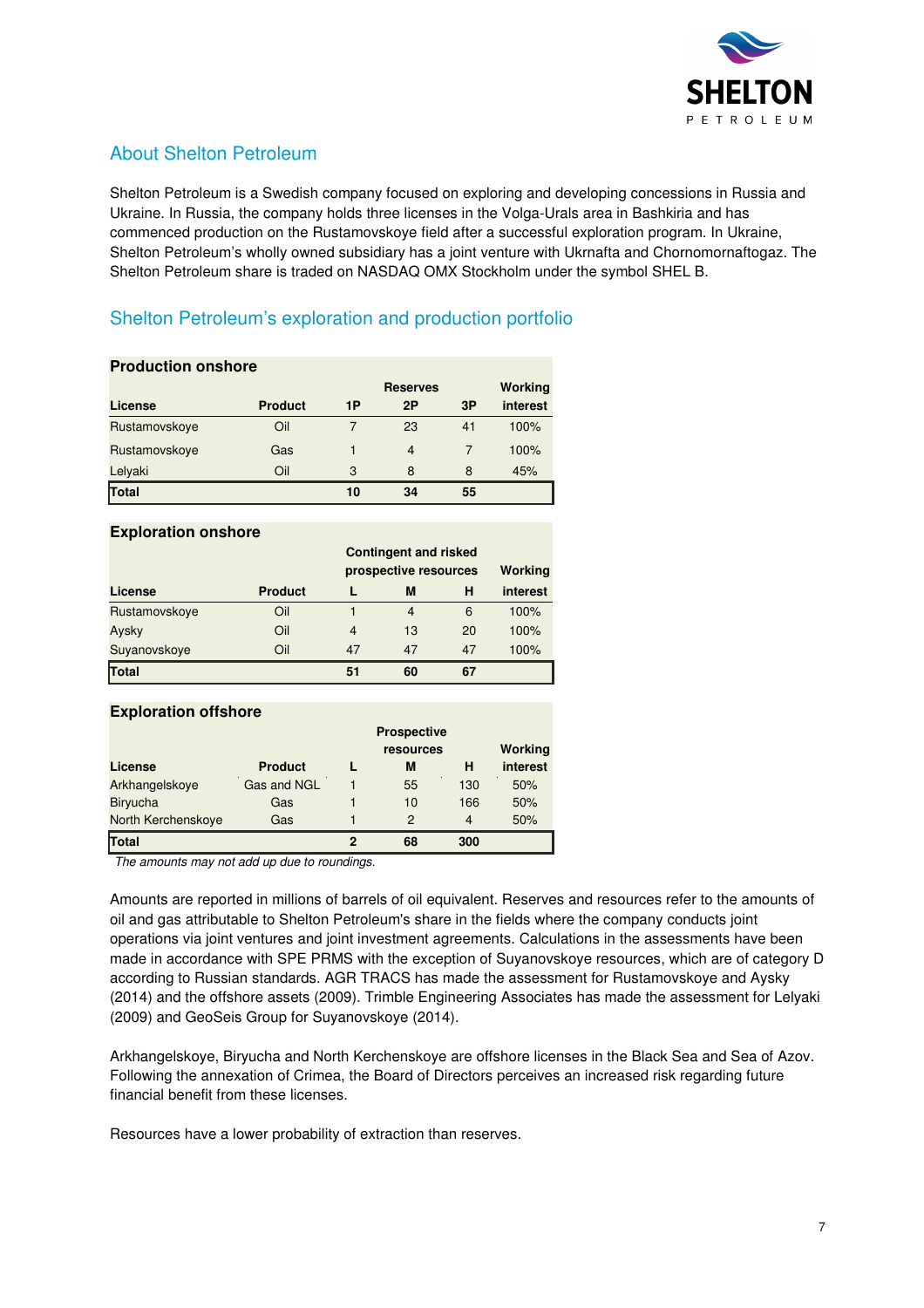

### **CONDENSED CONSOLIDATED STATEMENT OF COMPREHENSIVE INCOME**

| <b>SEK thousand</b>                                                              | <b>Note</b> | Jul-Sep<br>2014 | Jul-Sep<br>2013 | Jan-Sep<br>2014 | Jan-Sep<br>2013 | Jan-Dec<br>2013 |
|----------------------------------------------------------------------------------|-------------|-----------------|-----------------|-----------------|-----------------|-----------------|
| Net revenue                                                                      |             | 29 151          | 25 909          | 92 451          | 71 520          | 108 802         |
| Other revenue                                                                    |             | 19              | 24              | 56              | 238             | 262             |
| Total revenue<br>Work performed by the company for its own use and               |             | 29 170          | 25 933          | 92 507          | 71 758          | 109 064         |
| capitalized                                                                      |             | 944             | 1 0 5 2         | 2 5 31          | 3 0 61          | 3993            |
| Raw material and consumables                                                     |             | $-16074$        | $-12815$        | $-47462$        | $-36207$        | $-55183$        |
| Impairment of exploration and evaluation assets                                  |             | $-6993$         | 0               | $-6993$         | 0               | 0               |
| Personnel costs                                                                  |             | $-2687$         | $-2704$         | $-8805$         | $-8708$         | $-11611$        |
| Other external expenses                                                          |             | $-2863$         | $-2643$         | $-14069$        | $-9286$         | $-13876$        |
| Depreciation                                                                     |             | $-535$          | -545            | $-2133$         | $-1796$         | $-2878$         |
| <b>Operating expenses</b>                                                        |             | $-29152$        | -18 707         | $-79.462$       | -55 997         | $-83548$        |
| <b>Operating result</b>                                                          |             | 962             | 8 2 7 8         | 15 576          | 18 822          | 29 509          |
| Financial income                                                                 |             | -6              | 217             | 245             | 362             | 925             |
| <b>Financial costs</b>                                                           |             | $-290$          | $-283$          | $-568$          | $-12525$        | $-13065$        |
| Total financial items                                                            |             | $-296$          | -66             | $-323$          | $-12163$        | $-12140$        |
| Result before tax                                                                |             | 666             | 8 2 1 2         | 15 253          | 6659            | 17 369          |
| Income tax                                                                       | 4           | 298             | $-1814$         | $-3474$         | $-4944$         | -4 968          |
| Result for the period                                                            |             | 964             | 6 3 9 8         | 11 779          | 1715            | 12 401          |
|                                                                                  |             |                 |                 |                 |                 |                 |
| Other comprehensive income<br>Financial assets available for sale                | 5           | $-1738$         | 0               | $-15133$        | 16 400          | 16 400          |
| Exchange differences                                                             |             | $-15043$        | $-10451$        | $-57076$        | $-111102$       | $-9779$         |
|                                                                                  |             |                 |                 |                 |                 |                 |
| Total items which may be or have been re-<br>classified to result for the period |             | -16 781         | -10 451         | -72 209         | 5 2 9 8         | 6 621           |
| Total other comprehensive income                                                 |             | $-16781$        | -10 451         | $-72209$        | 5 2 9 8         | 6621            |
| Total comprehensive income for the period                                        |             | $-15817$        | $-4053$         | $-60$ 430       | 7013            | 19 023          |
| Earnings per share                                                               |             | 0,05            | 0,53            | 0,71            | 0,14            | 1,14            |
| Earnings per share after dilution                                                |             | 0,05            | 0,30            | 0,71            | 0,14            | 1,13            |

Average number of shares 18 661 247 12 163 088 16 503 577 12 163 088 10 911 656 Average number of shares after dilution 18 661 247 22 878 884 16 544 915 12 168 619 10 972 019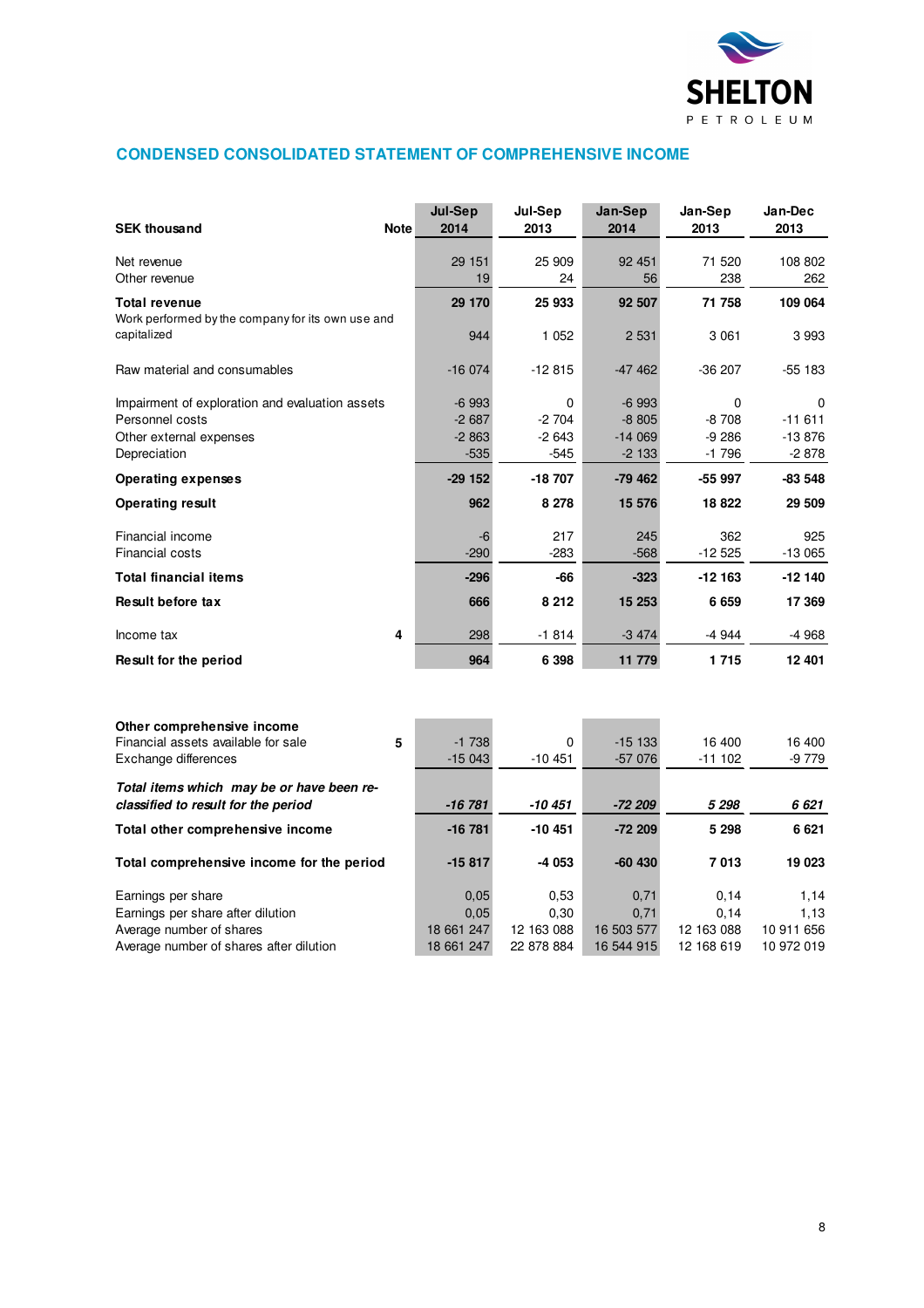

## **CONDENSED CONSOLIDATED STATEMENT OF FINANCIAL POSITION**

| <b>SEK thousand</b>                                                                                           | <b>Note</b> | <b>Sep 30</b><br>2014                        | <b>Sep 30</b><br>2013                    | <b>Dec 31</b><br>2013                      |
|---------------------------------------------------------------------------------------------------------------|-------------|----------------------------------------------|------------------------------------------|--------------------------------------------|
| <b>ASSETS</b>                                                                                                 |             |                                              |                                          |                                            |
| Non-current assets                                                                                            |             |                                              |                                          |                                            |
| Goodwill<br>Exploration and evaluation assets<br>Oil and gas assets<br>Other fixed assets<br>Financial assets | 5           | 6807<br>68 592<br>183 588<br>1 767<br>68 933 | 6 807<br>73 603<br>204 522<br>1 622<br>0 | 6 807<br>79 574<br>211 219<br>1 2 1 5<br>0 |
| <b>Total non-current assets</b>                                                                               |             | 329 687                                      | 286 554                                  | 298 815                                    |
| <b>Current assets</b>                                                                                         |             |                                              |                                          |                                            |
| Inventory<br>Other current receivables<br>Cash on blocked account<br>Cash and cash equivalents                |             | 289<br>64 781<br>$\Omega$<br>23 993          | 191<br>56 487<br>185 249<br>35 111       | 128<br>63 548<br>185 818<br>33 729         |
| <b>Total current assets</b>                                                                                   |             | 89 063                                       | 277 038                                  | 283 223                                    |
| <b>Total ASSETS</b>                                                                                           |             | 418 750                                      | 563 592                                  | 582 038                                    |
| <b>EQUITY AND LIABILITIES</b>                                                                                 |             |                                              |                                          |                                            |
| <b>Equity</b>                                                                                                 |             | 358 903                                      | 277 578                                  | 318 643                                    |
| <b>Non-current liabilities</b><br>Deferred income tax liabilities<br>Other provisions                         |             | 18 718<br>317                                | 27 889<br>347                            | 25 685<br>369                              |
| <b>Total non-current liabilities</b>                                                                          |             | 19 035                                       | 28 236                                   | 26 054                                     |
| <b>Current liabilities</b><br>Convertible Ioan<br>Accounts payable<br>Other current liabilities               |             | 0<br>20 990<br>19822                         | 237 844<br>10 691<br>9 2 4 3             | 207 390<br>15 305<br>14 646                |
| <b>Total current liabilities</b>                                                                              |             | 40 812                                       | 257 778                                  | 237 341                                    |
| <b>Total EQUITY AND LIABILITIES</b>                                                                           |             | 418 750                                      | 563 592                                  | 582 038                                    |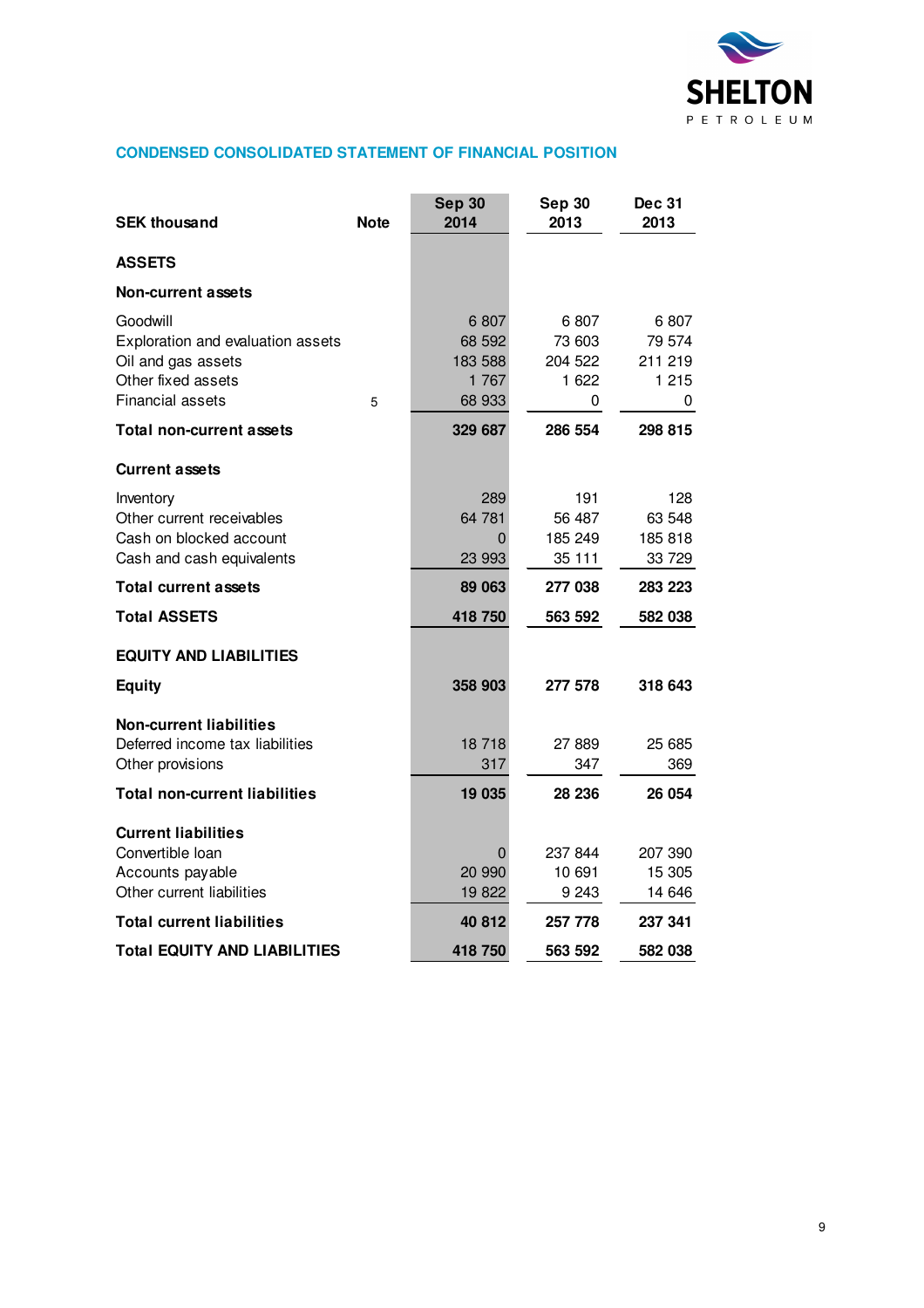

### **CONDENSED CONSOLIDATED STATEMENT OF CASH FLOW**

| <b>SEK thousand</b>                                  | Jul-Sep | Jul-Sep    | Jan-Sep  | Jan-Sep | <b>Jan-Dec</b> |
|------------------------------------------------------|---------|------------|----------|---------|----------------|
|                                                      | 2014    | 2013       | 2014     | 2013    | 2013           |
| Cash flow from operating activities                  | 6 2 5 1 | 569        | 15 899   | -7 068  | 3837           |
| Cash flow from investing activities                  | $-4942$ | $-22\,743$ | $-23639$ | -46 371 | $-29250$       |
| Cash flow from financing activities                  | -2      | 30 000     | $-730$   | 57857   | 28 536         |
| Cash flow for the period                             | 1 307   | 7826       | $-8470$  | 4418    | 3 1 2 3        |
| Cash and cash equivalents at beginning of the period | 23 194  | 27 346     | 33 729   | 30 764  | 30 764         |
| Cash flow for the period                             | 1 307   | 7826       | $-8470$  | 4418    | 3 1 2 3        |
| Exchange differences in cash and cash equivalents    | $-508$  | -61        | $-1266$  | $-71$   | $-158$         |
| Cash and cash equivalents at end of the period       | 23 993  | 35 111     | 23 993   | 35 111  | 33729          |

### **CONDENSED CONSOLIDATED STATEMENT OF CHANGES IN EQUITY**

| <b>SEK thousand</b>                 | 2014      | 2013    |
|-------------------------------------|-----------|---------|
| <b>Opening balance January 1</b>    | 318 643   | 270 565 |
| Comprehensive income for the period | $-60,430$ | 7013    |
| Share issue                         | 79 010    | 0       |
| <b>S</b> sue costs                  | $-730$    | 0       |
| Conversion of convertible loan      | 22 410    | 0       |
| <b>Closing balance September 30</b> | 358 903   | 277 578 |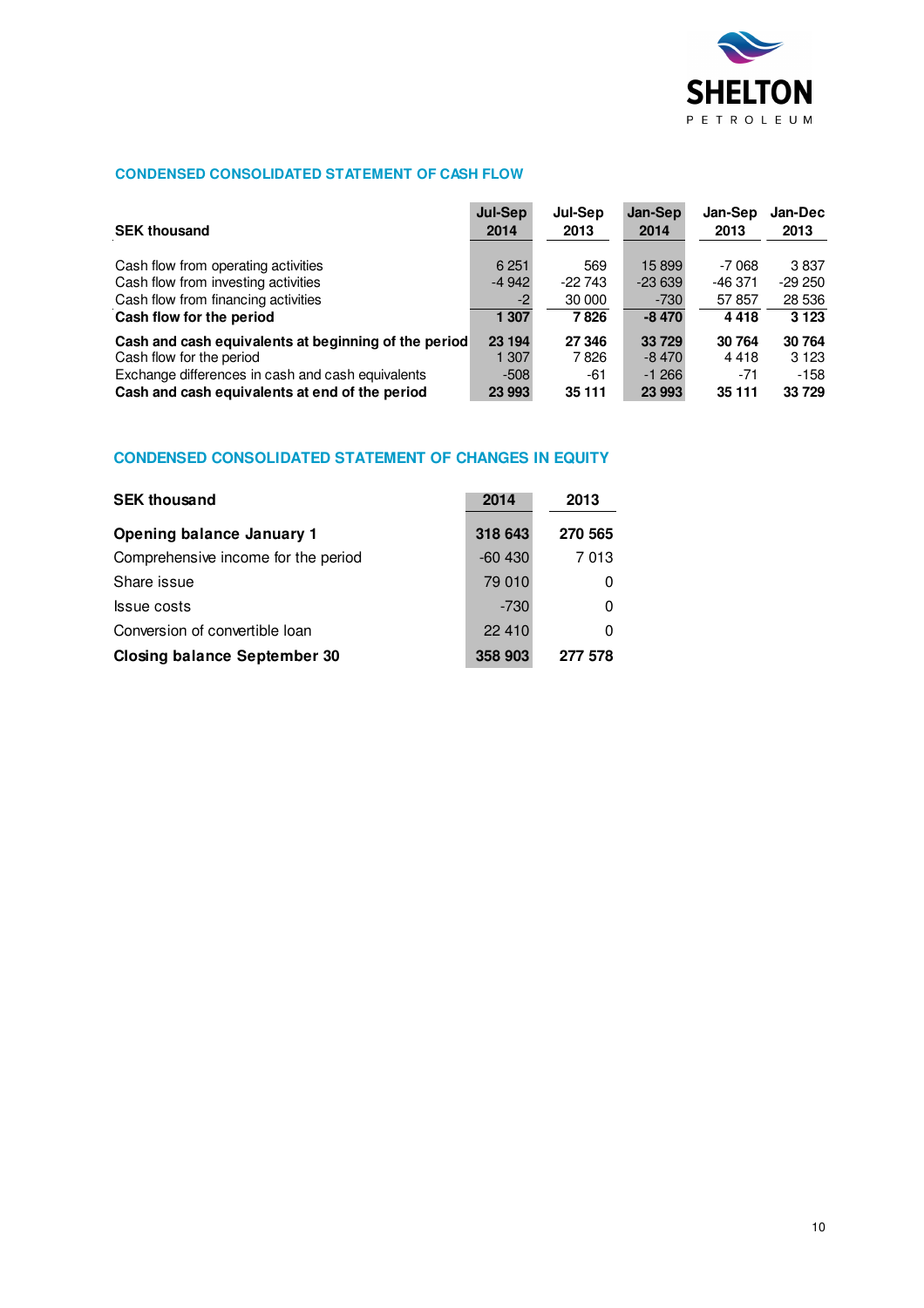

### **CONDENSED PARENT COMPANY INCOME STATEMENT**

| <b>SEK thousand</b>                                                    | <b>Jul-Sep</b><br>2014         | Jul-Sep<br>2013               | Jan-Sep<br>2014                | Jan-Sep<br>2013              | Jan-Dec<br>2013               |
|------------------------------------------------------------------------|--------------------------------|-------------------------------|--------------------------------|------------------------------|-------------------------------|
| Net revenue<br>Other revenue                                           | 193<br>0                       | 120<br>0                      | 501                            | 360<br>0                     | 480<br>0                      |
| <b>Total revenues</b>                                                  | 193                            | 120                           | 501                            | 360                          | 480                           |
| Personnel costs<br>Other external expenses<br><b>Operating results</b> | $-1086$<br>$-1494$<br>$-2.387$ | $-1008$<br>$-1033$<br>$-1921$ | $-3997$<br>$-9915$<br>$-13411$ | $-3719$<br>$-3750$<br>-7 109 | -4 901<br>$-6188$<br>$-10609$ |
| Financial items                                                        | $-732$                         | $-20$                         | $-13520$                       | 4 0 4 1                      | 4 4 5 5                       |
| Result before tax                                                      | $-3119$                        | $-1941$                       | $-26931$                       | $-3068$                      | $-6154$                       |
| Income tax                                                             | 0                              | 37                            | 59                             | 108                          | 132                           |
| Result for the period                                                  | $-3119$                        | -1 904                        | $-26872$                       | -2 960                       | $-6022$                       |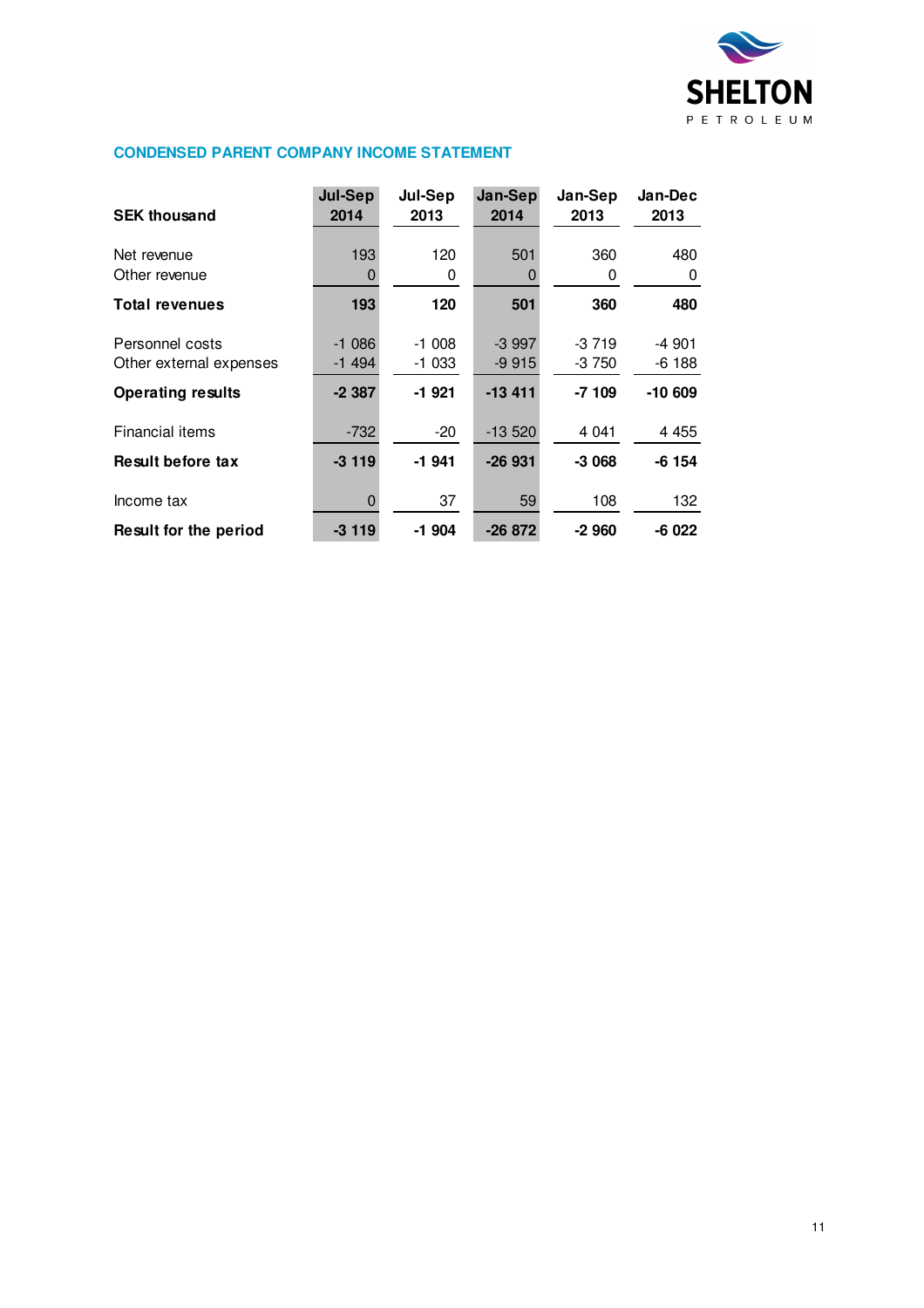

### **CONDENSED PARENT COMPANY BALANCE SHEET**

| <b>SEK thousand</b>                  | <b>Note</b> | <b>Sep 30</b><br>2014 | <b>Dec 31</b><br>2013 |
|--------------------------------------|-------------|-----------------------|-----------------------|
| <b>ASSETS</b>                        |             |                       |                       |
| Non-current assets                   |             |                       |                       |
| <b>Financial assets</b>              |             | 349 639               | 287 815               |
| <b>Total non-current assets</b>      |             | 349 639               | 287 815               |
| <b>Current assets</b>                |             |                       |                       |
| Other receivables                    |             | 15 544                | 12 803                |
| Cash on blocked account              |             | 0                     | 185 818               |
| Cash and cash equivalents            |             | 10 0 24               | 25 958                |
| <b>Total current assets</b>          |             | 25 5 68               | 224 579               |
| <b>Total ASSETS</b>                  |             | 375 207               | 512 394               |
| <b>EQUITY AND LIABILITIES</b>        |             |                       |                       |
| <b>Equity</b>                        |             | 373 099               | 299 281               |
| <b>Non-current liabilities</b>       |             |                       |                       |
| Deferred income tax liabilities      |             | $\Omega$              | 59                    |
| <b>Total non-current liabilities</b> |             | $\bf{0}$              | 59                    |
| <b>Current liabilities</b>           |             |                       |                       |
| Convertible Ioan                     |             | 0                     | 207 390               |
| Other liabilities                    |             | 2 108                 | 5 6 64                |
| <b>Total current liabilities</b>     |             | 2 108                 | 213 054               |
| <b>Total EQUITY AND LIABILITIES</b>  |             | 375 207               | 512 394               |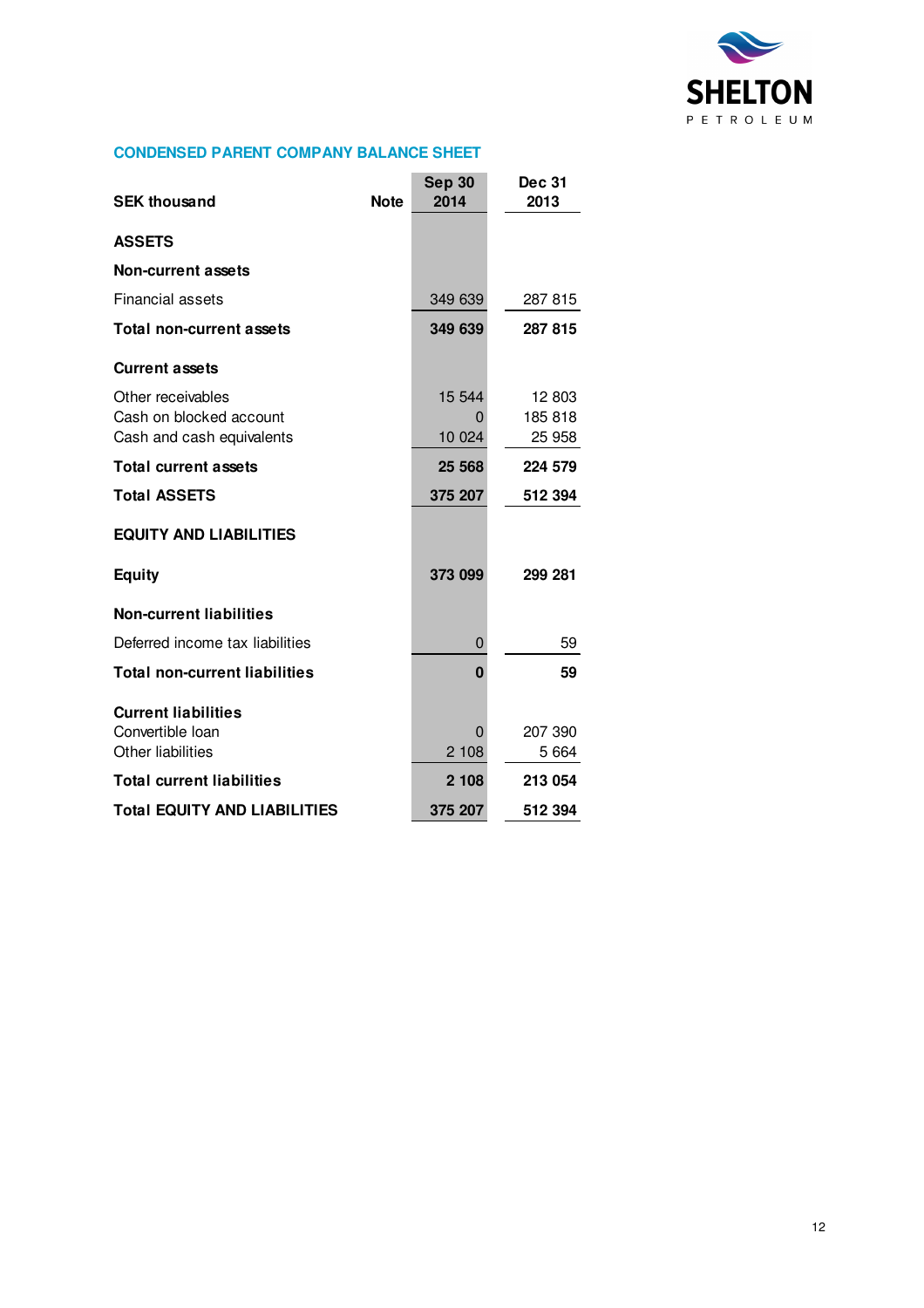

# Notes to the financial statements

### **Note 1. Information about the company**

Shelton Petroleum AB (publ), with Swedish corporate identity number 556468-1491 and registered office in Stockholm, Sweden, is listed on NASDAQ OMX Stockholm under the ticker SHEL B. The company's and its subsidiaries' operations are described under "About Shelton Petroleum" herein.

### **Note 2. Accounting principles**

The interim report for the period ended 30 September 2014 has been prepared in accordance with IAS 34 and the Swedish Annual Reports Act (Sw. *Årsredovisningslagen*). The consolidated financial statements have been prepared in accordance with International Financial Reporting Standards (IFRS) as adopted by the EU and the Swedish Annual Reports Act. The parent company's financial statements have been prepared in accordance with the Swedish Annual Reports Act and the recommendation RFR 2 "Financial Reporting for Legal Entities" issued by the Swedish Financial Reporting Board (Sw. Rådet för finansiell rapportering).

The same accounting principles have been applied during the period as were applied during the financial year 2013 and in the way they were described in the 2013 annual report. No new or revised standards, interpretations or amendments adopted by the EU had an effect on the group. No acquisitions were made during the accounting period.

The interim report does not contain all the information that appears in the annual report and, accordingly, the interim report should be read in conjunction with the 2013 annual report.

### **Note 3. Fair value**

Financial instruments are classified in the following categories:

|                                     | Sep 30<br>2014 | <b>Dec 31</b><br>2013 |
|-------------------------------------|----------------|-----------------------|
| Loans and accounts receivable       | 80539          | 268483                |
| Financial assets available for sale | 68933          |                       |
| <b>Total assets</b>                 | 149 472        | 268 483               |
| Other financial liabilities         | 20 990         | 223 067               |
| <b>Total liabilities</b>            | 20 990         | 223 067               |

The reported values equal, in all material respects, the fair value. Shelton Petroleum has not offset any financial assets and liabilities and has no agreements that allows set-off.

#### **Note 4. Income tax**

The company reports income tax expense of SEK 3 (5) million. The income tax is primarily related to corporate profits tax on the operations in Ukraine. It also contains changes in deferred taxes.

#### **Note 5. Financial assets**

As of 30 September 2014 Shelton Petroleum held 11,585,308 shares in Petrogrand corresponding to 28.8% of the shares and votes. Shelton Petroleum does not have any representation on the board of directors in Petrogrand and does not have any influence over Petrogrand in any other way. Shelton Petroleum therefore classified the shares in Petrogrand as financial assets at fair value, instead of accounting for the shares using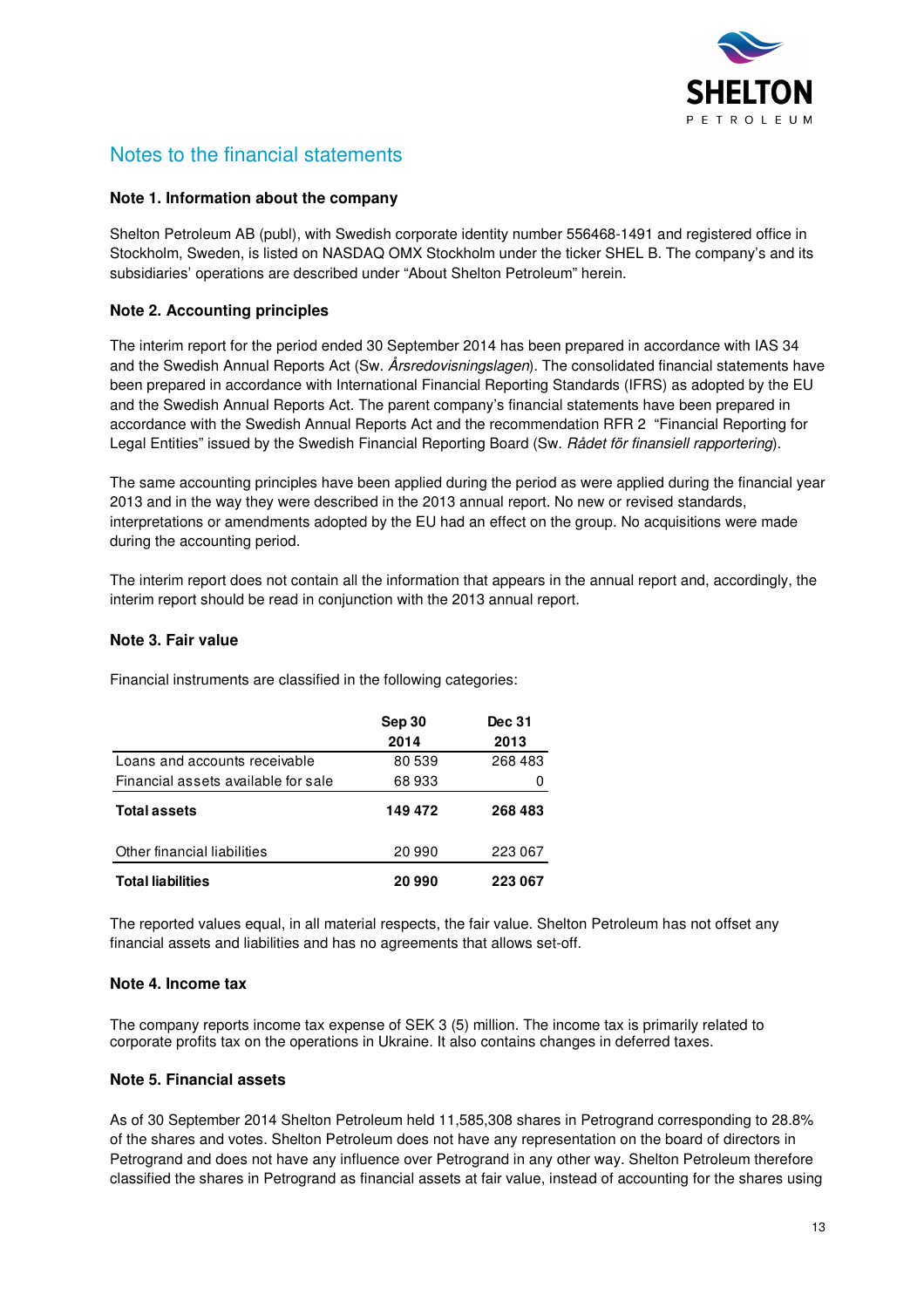

the equity method. As at 30 September, the price per share was SEK 5.95 and value of the shares amounted to SEK 69 million. An adjustment to fair value of the shares, SEK -15 million, was reported for the period January to September in other comprehensive income in the consolidated statement of comprehensive income and in financial items in the income statement of the parent company.

### **Note 6. Related party transactions**

The company is party to a consultancy agreement with a company in which Richard N. Edgar (director) is one of several partners. The hourly-based agreement includes technical expertise.

### **Note 7. Exchange rates**

The following exchange rates have been used when translating the financial statements of foreign operations in the respective periods presented in this report.

|            | Jan-Sep 2014                         |                 | <b>Jan-Sep 2013</b>                  |                 | 2013                                 |                 |  |
|------------|--------------------------------------|-----------------|--------------------------------------|-----------------|--------------------------------------|-----------------|--|
|            | <b>Balance</b><br>sheet<br>date rate | Average<br>rate | <b>Balance</b><br>sheet<br>date rate | Average<br>rate | <b>Balance</b><br>sheet<br>date rate | Average<br>rate |  |
| 1 Euro     | 9,18                                 | 9,04            | 8,68                                 | 8,58            | 8,94                                 | 8,65            |  |
| 1 USD      | 7,24                                 | 6,68            | 6,43                                 | 6,52            | 6,51                                 | 6,51            |  |
| 1 CAD      | 6.49                                 | 6,10            | 6,23                                 | 6,37            | 6.07                                 | 6,33            |  |
| 100 Rubles | 18,39                                | 18,83           | 19,78                                | 20,61           | 19,85                                | 20,46           |  |
| 100 Hrywia | 55,95                                | 60,88           | 80,28                                | 81,51           | 81,32                                | 81,49           |  |

### **Note 8. Segment reporting**

The group is organized in and managed from geographical regions. These correspond to the operating segments for which information is reported and followed up on by the management of the company. Operating segments per geographical region include all local reporting entities within each respective region. The operating segments apply the same accounting principles as the group. The operating segments' revenue, expenses and assets include items directly attributable to the segment and items that can be allocated to a specific operating segment in a reasonable and reliable way.

Sale of oil is accounted for as externally reported revenue for the operating segments. Internally reported revenue consists of invoiced expenses for intra-group services. The arm's length principle is applied and market price considered when transactions are made between operating segments. Group management follows up the profit or loss measure "operating result".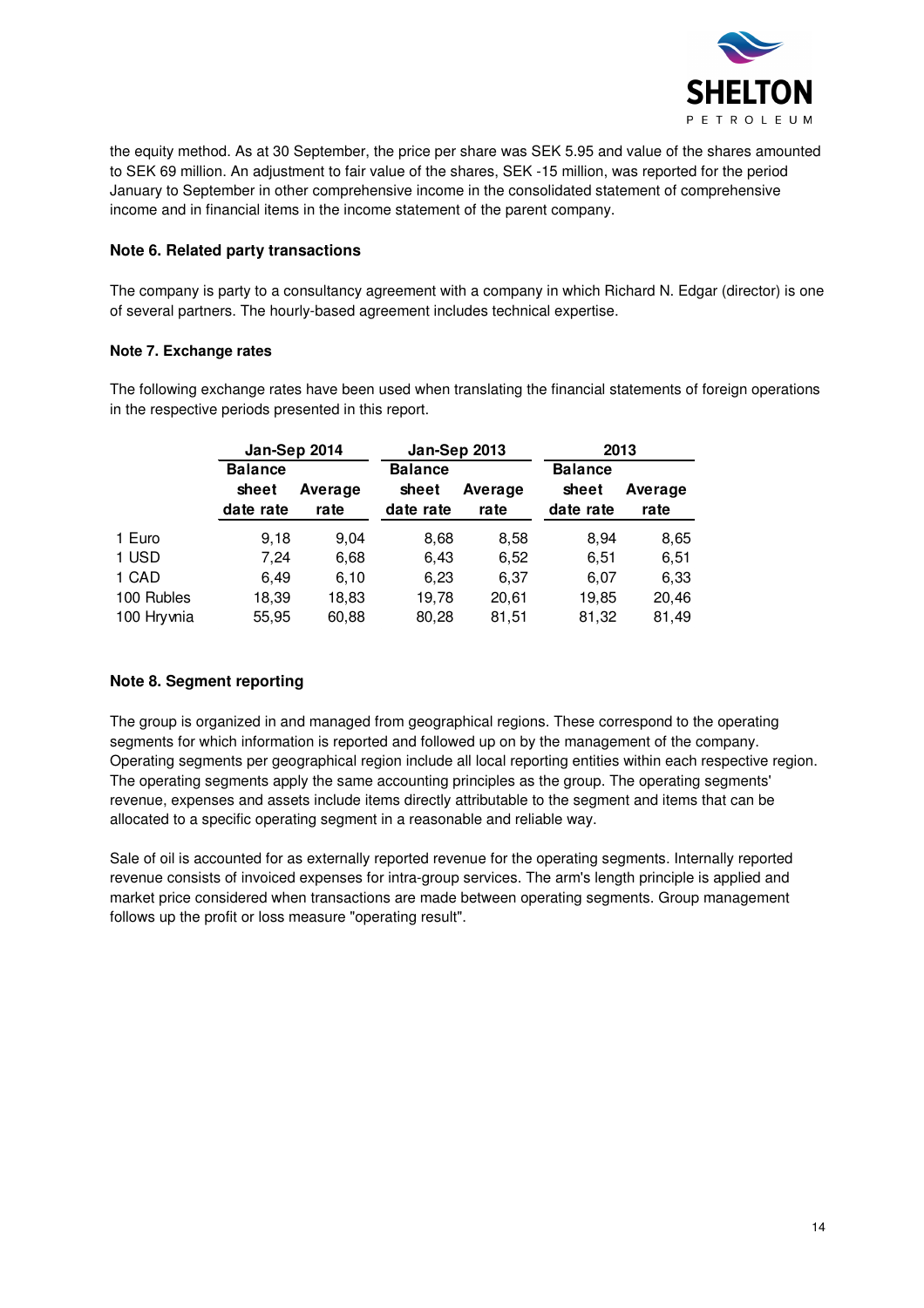

### Income statement January – September 2014 and 2013

| January - September 2014       |               |                |          | Elimi-  |          |
|--------------------------------|---------------|----------------|----------|---------|----------|
| Income statement, SEK thousand | <b>Russia</b> | <b>Ukraine</b> | Other    | nations | Total    |
| Revenue, external              | 35 812        | 56 695         | 0        |         | 92 507   |
| Revenue, internal              | 0             | 0              | 558      | $-558$  |          |
| Capitalized own work           | 2 5 3 1       |                | 0        | 0       | 2 5 3 1  |
| Raw materials and consumables  | $-14819$      | $-32644$       | 0        | 0       | $-47463$ |
| Impairment of offshore assets  | 0             | $-6993$        | 0        | 0       | $-6993$  |
| Other operating expenses       | $-7429$       | $-1495$        | $-16640$ | 558     | $-25006$ |
| <b>Operating result</b>        | 16 095        | 15 563         | $-16082$ |         | 15 576   |

The impairment in Ukraine above relates to the offshore licenses located in the Black Sea and Azov Sea on. It is not related to the producing oil field in Lelyaki.

| January - September 2013       |               |                |          | Elimi-  |          |
|--------------------------------|---------------|----------------|----------|---------|----------|
| Income statement, SEK thousand | <b>Russia</b> | <b>Ukraine</b> | Other    | nations | Total    |
| Revenue, external              | 15 502        | 56 255         | 0        | 0       | 71 757   |
| Revenue, internal              | 0             | 0              | 465      | -465    | 0        |
| Capitalized own work           | 3 0 6 1       | 0              | 0        | 0       | 3 0 6 1  |
| Raw materials and consumables  | $-5924$       | $-30283$       | 0        | 0       | $-36207$ |
| Other operating expenses       | $-7643$       | $-1923$        | $-10688$ | 465     | -19 789  |
| <b>Operating result</b>        | 4996          | 24 049         | $-10223$ | 0       | 18 822   |

Income statement July – September 2014 and 2013

| July - September 2014          |         |          |              | Elimi-   |          |
|--------------------------------|---------|----------|--------------|----------|----------|
| Income statement, SEK thousand | Russia  | Ukraine  | <b>Other</b> | nations  | Total    |
| Revenue, external              | 12 006  | 17 164   | 0            | 0        | 29 170   |
| Revenue, internal              | 0       | 0        | 227          | $-227$   | 0        |
| Capitalized own work           | 944     | 0        | 0            | 0        | 944      |
| Raw materials and consumables  | $-5644$ | $-10432$ | 0            | $\Omega$ | $-16076$ |
| Impairment of offshore assets  | 0       | $-6993$  | 0            | 0        | $-6993$  |
| Other operating expenses       | -2 411  | $-298$   | $-3601$      | 227      | $-6083$  |
| <b>Operating profit/loss</b>   | 4895    | -559     | $-3.374$     | 0        | 962      |

The impairment in Ukraine above relates to the offshore licenses located in the Black Sea and Azov Sea on. It is not related to the producing oil field in Lelyaki.

| July - September 2013          |          |                |         | Elimi-  |          |
|--------------------------------|----------|----------------|---------|---------|----------|
| Income statement, SEK thousand | Russia   | <b>Ukraine</b> | Other   | nations | Total    |
| Revenue, external              | 6 1 1 5  | 19817          | 0       | 0       | 25 932   |
| Revenue, internal              | 0        | 0              | 155     | $-155$  | 0        |
| Capitalized own work           | 1 0 5 2  | 0              | 0       | 0       | 1052     |
| Raw materials and consumables  | $-2.385$ | $-10430$       | 0       | 0       | $-12815$ |
| Other operating expenses       | $-2.354$ | $-622$         | $-3070$ | 155     | $-5891$  |
| <b>Operating profit/loss</b>   | 2428     | 8765           | $-2915$ |         | 8 2 7 8  |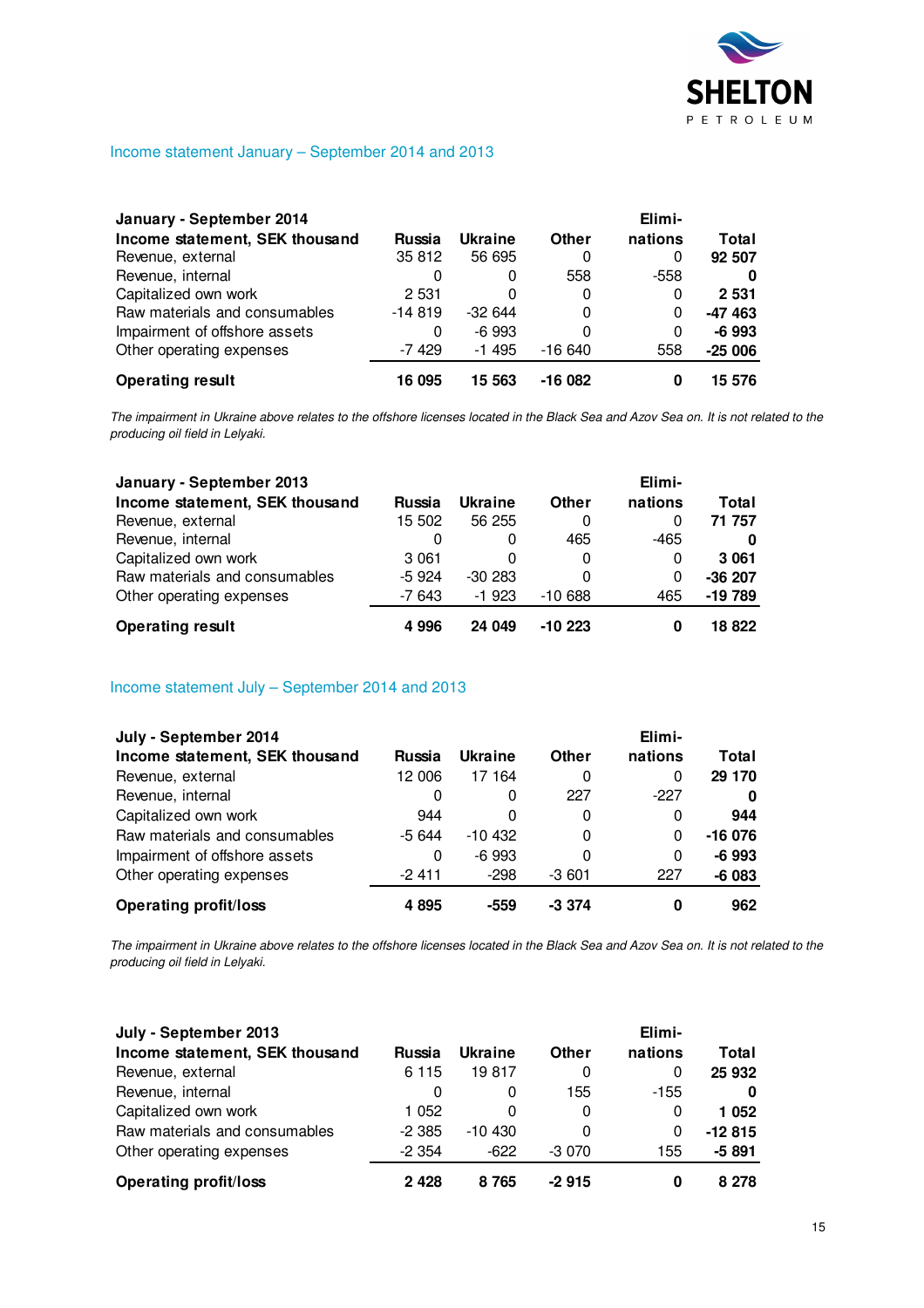

## Balance sheet as of 30 September 2014 and 2013

| <b>September 30, 2014</b><br><b>Balance sheet, SEK thousand</b><br><b>Assets</b>             | Russia               | <b>Ukraine</b>         | <b>Other</b>              | Elimi-<br>nations  | Total                   |
|----------------------------------------------------------------------------------------------|----------------------|------------------------|---------------------------|--------------------|-------------------------|
| Tangible and intangible fixed assets<br>Current assets, external<br>Current assets, internal | 180 236<br>7817<br>0 | 73 552<br>69 030<br>0  | 6966<br>12 216<br>17819   | 0<br>0<br>$-17819$ | 260 754<br>89 063<br>0  |
| Investments in tangible and intangible<br>fixed assets                                       | 15 184               | 3 3 9 9                | 0                         | 0                  | 18 583                  |
|                                                                                              |                      |                        |                           |                    |                         |
| <b>September 30, 2013</b><br><b>Balance sheet, SEK thousand</b><br><b>Assets</b>             | Russia               | <b>Ukraine</b>         | Other                     | Elimi-<br>nations  | Total                   |
| Tangible and intangible fixed assets<br>Current assets, external<br>Current assets, internal | 168 169<br>7447<br>0 | 111 437<br>52 443<br>0 | 6948<br>217 148<br>12 964 | 0<br>0<br>$-12964$ | 286 554<br>277 038<br>0 |